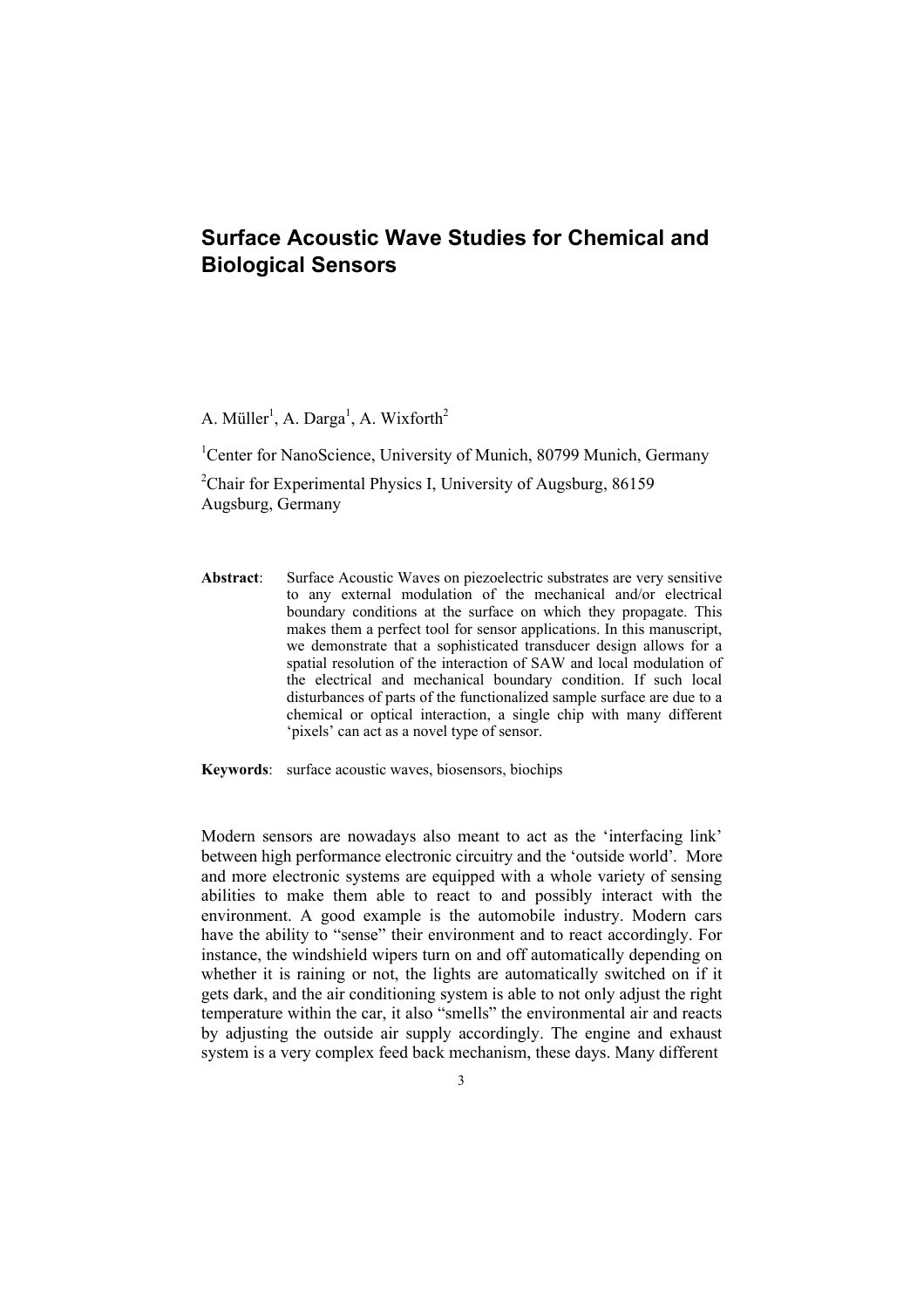parameters of the environment, driving behavior and street conditions are the input for an 'intelligent' modern (though at least upper middle class) car. Hence, sensor technology is not only a niche market. In the recent past, unfortunately, we constantly hear about the need for sensors that are able to detect chemical warfare reagents, biological substances, bacteria and other frightening material. Fortunately, however, this kind of sensors still remains a relatively small market. Much more important are those uncountable sensors and smart systems out there, of their ambiguous presence we sometimes not even know.

Exactly for this reason, it would be desirable to have a sensor system available, where many different environmental parameters can be determined at the same time. Let us compare it to the sensing abilities of a living organism: Most of them are able to "see", "hear", "smell", "taste", and "feel". These five senses have been developed during evolution and – apart from some species living under special environmental conditions – seem to be sufficient to satisfactorily react to the environment. If we try to categorize the senses into the framework of "sensors", we thus have an optical sensors (eyes), two types of sensors being sensitive to mechanical quantities (tactile sense and ears), and two sensors being sensitive to basically chemical reactions (nose and tongue). All the five sensor systems have in common that they not only consist of a single element but a usually large number of "channels" being able to differentiate different colors, sound frequencies, and chemicals.

In this article, we wish to describe the fundamentals of a sensor system that in principle is able to act as a simplified eye, an artificial nose, and even a tactile sensor for smallest forces employing the exact same basis technology in all cases. The sensor is electrically addressable and hence also fulfils the requirements to act as a link between an electronic circuit and the environment. The sensor principle is based on the interaction between surface acoustic waves (SAW) and an externally induced change of the boundary conditions which determine their wave equation. SAW are modes of elastic energy propagating at the surface of a solid. They usually have two components of particle displacement in certain directions with respect to the surface. Two of the simplest modes a called "Rayleighdisplacement is polarized along the two directions in the plane of the surface [1]. In Fig. 1, we schematically depict a snapshot of a Rayleigh unperturbed surface is elliptically polarized with the two axes in the surface. Another simple mode is the "Shear-Wave", where the particle Wave", where the wave particle displacement as compared to the the direction parallel to the propagation direction, and the one normal to mode. This decay gives the wave the name "surface-wave". The energy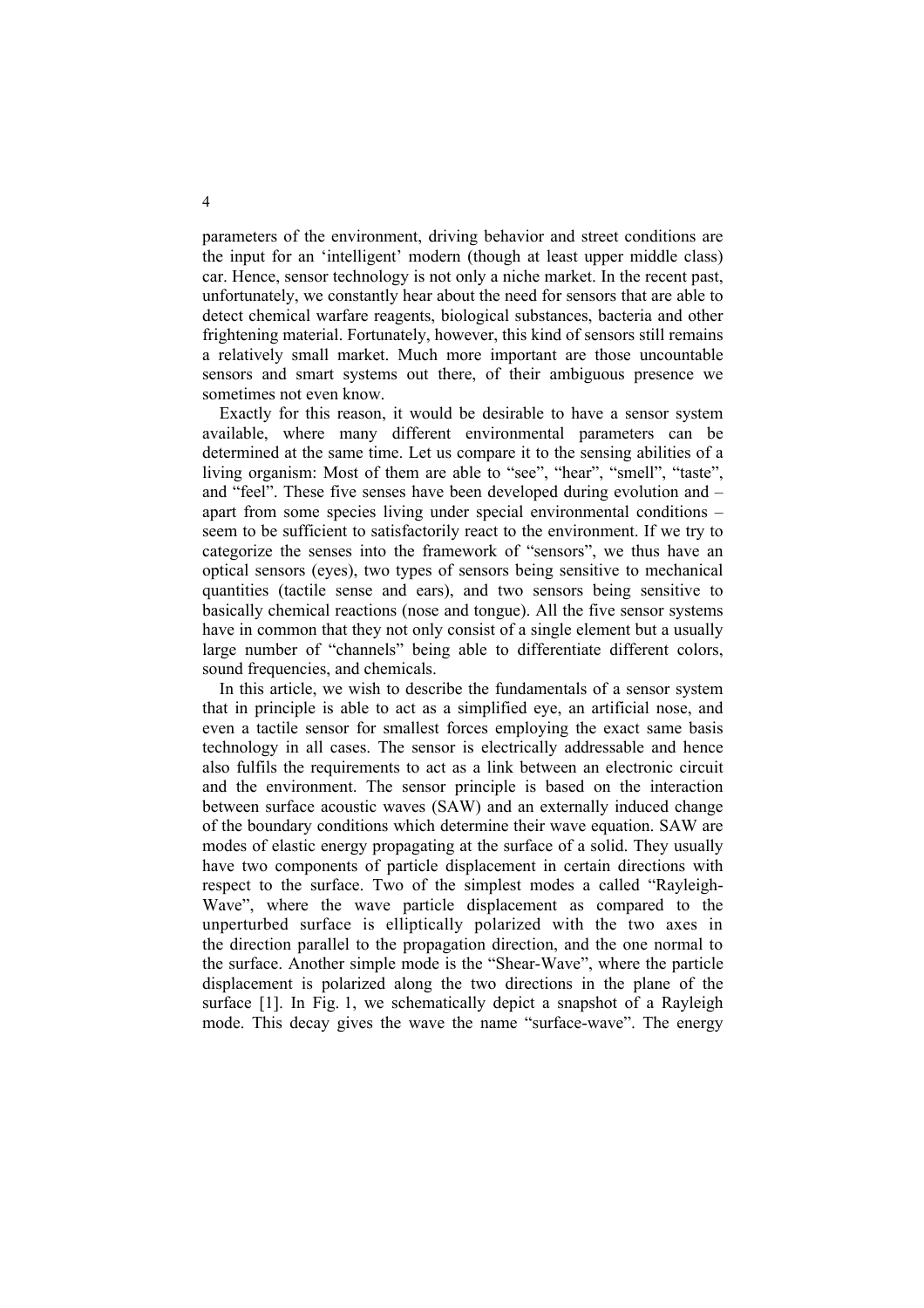

flux in such waves is usually confined to a layer of approximately one wavelength thickness, and the decay is more or less exponential.

**Fig. 1.** Sketch of a Rayleigh-wave at the surface of an elastic solid. Note the decay of the wave amplitude into the depth of the substrate.

In contrast to the case of an isotropic solid, where all properties of a SAW are independent of the choice of the surface and propagation direction of the SAW, for anisotropic solids like semiconductor crystals, one has to include this anisotropy into the description of the SAW itself. For crystals with the lack of inversion symmetry (like the zinc blende lattice as in GaAs), additional effects arise from the piezoelectricity of such materials. Regarding such a piezoelectric crystal and ignoring free charges for a moment, the wave equation for a Rayleigh SAW is usually written in terms of a modified elastic constant *c*\*, taking into account the effect of piezoelectricity [2].

$$
\rho \frac{\partial^2 u}{\partial t^2} - c^* \frac{\partial^2 u}{\partial r^2} = 0 \; ; \qquad c^* = c \left( 1 + \frac{p^2}{c \cdot \varepsilon} \right) \cong c \left( 1 + K^2 \right). \tag{1}
$$

Here,  $p$ ,  $c$ , and  $\varepsilon$  denote the components of the piezoelectric, the elastic, and the dielectric tensor. Usually, these material constants are combined into a single constant  $K^2 = p^2/c\varepsilon$ , describing the amount of piezoelectricity of the respective substrate. The effect of piezoelectricity hence slightly stiffens the substrate, leading to a somewhat higher sound velocity  $v=v_0+\Delta v/v_0$ , being connected to the bulk coupling coefficient  $K^2$  via [2]

$$
\frac{\Delta v}{v_0} = \frac{K_{\text{eff}}^2}{2} \approx \frac{K^2}{2}
$$
 (2)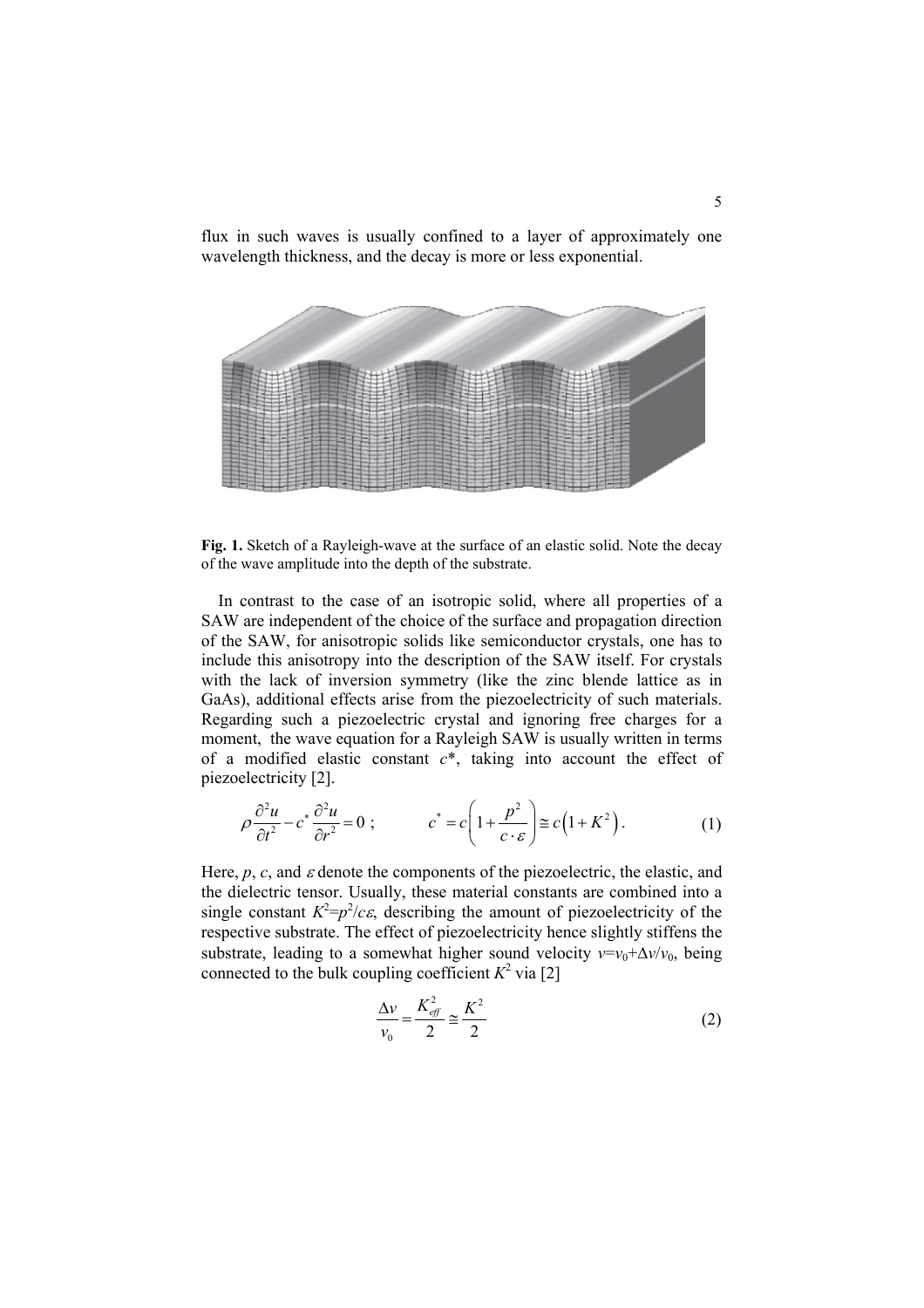To distinguish between the constant  $K^2$  used in eq. 2, and defining the piezoelectric stiffening in bulk material, the index *eff* is introduced for the effective electromechanical coupling to surface waves. Here, it is use SAW as a sensing element. All the quantities defining  $K^2$ , namely the piezoelectric, the dielectric, and the elastic tensor components can be slightly modified by the interaction with an external source, and hence modify the SAW propagation parameters. Usually, these are the attenuation Γ, and the renormalization  $Δv/v_0$  of the sound velocity. Both quantities can be read out and hence provide the sensor signal. interesting to note that eqs. (1) and (2) basically describe the possibility to



**Fig. 2.** Simple SAW delay line. In between the inter-digital SAW transducers, a functionalized and sensitized thin film is responsible for the interaction with an external parameter to be sensed. This interaction is detected by a change of the propagation parameters of the SAW.

Moreover, as the sensitivity usually strongly increases with increasing frequency, SAW are usually regarded to be superior to bulk crystal resonators like quartz micro balances, for example. The reason is that SAW can be excited employing planar metal electrode arrays, whose lateral spacing determines the resonance frequencies. Bulk resonators, on the other hand, rely on thickness vibration modes. Apart from some modern implications like "FBARs", fabrication processes and reproducibility restrict their application to rather low frequencies [3]. In a SAW, however, only a thin layer of the order of a wavelength is effectively oscillating and hence sensitive to external changes of the boundary conditions.

The simplest SAW sensor hence consists of a so-called delay line, where one transducer is used to excite a SAW, and another is used to detect the transmitted SAW after passing a sensitized area in between the

6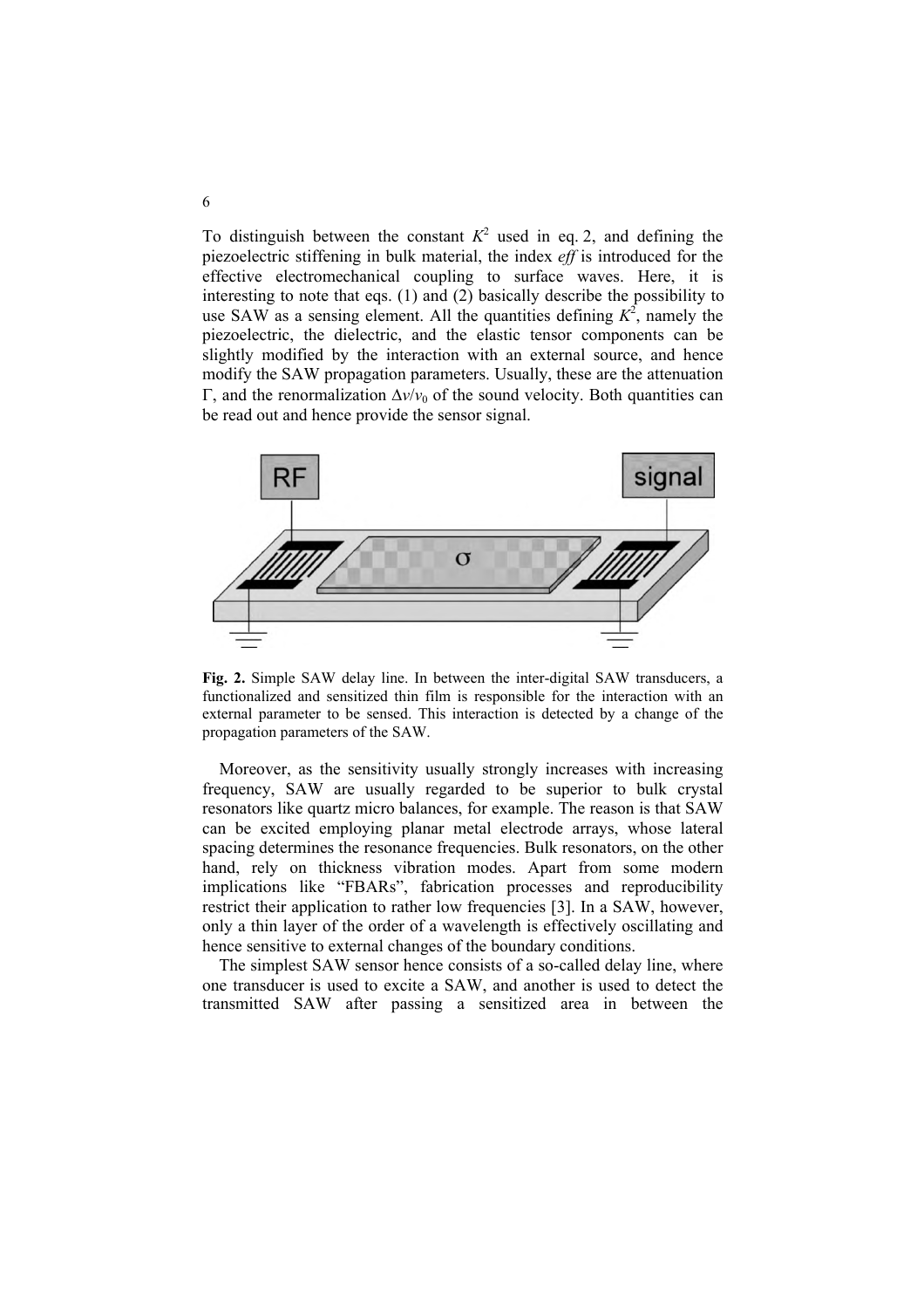

**Fig. 3.** The principle of the tapered SAW transducer for sensing purposes. A varying distance between adjacent fingers provides a frequency dependent position of the launched SAW beam. In (b), we depict the frequency response of such a tapered transducer. In this case a split-4 design was used, resulting at four different bandpass regions at odd harmonics of the SAW mode.

two transducers. In Fig. 2, we depict such a simple sensor element. The sensitized area needs to be a functionalized region of the sensor chip, changing some of its properties under the influence of a sensor signal. This could be for instance a change of the conductivity [4] under illumination [5] or accumulation of a reagent, a change of the mass loading the chip, a change of the dielectric properties and alike. Based on this concept, a variety of sensors have already been described and even commercialized. Usually, each "channel" in these cases consists of a single SAW delay line, being more or less sensitive to a single ingredient of the analyte. To gain specificity, at least of order ten different sensors have to be combined to result in reliable, specific analysis of, say, a gas mixture. A more sophisticated SAW sensor scheme relies on the combination of gas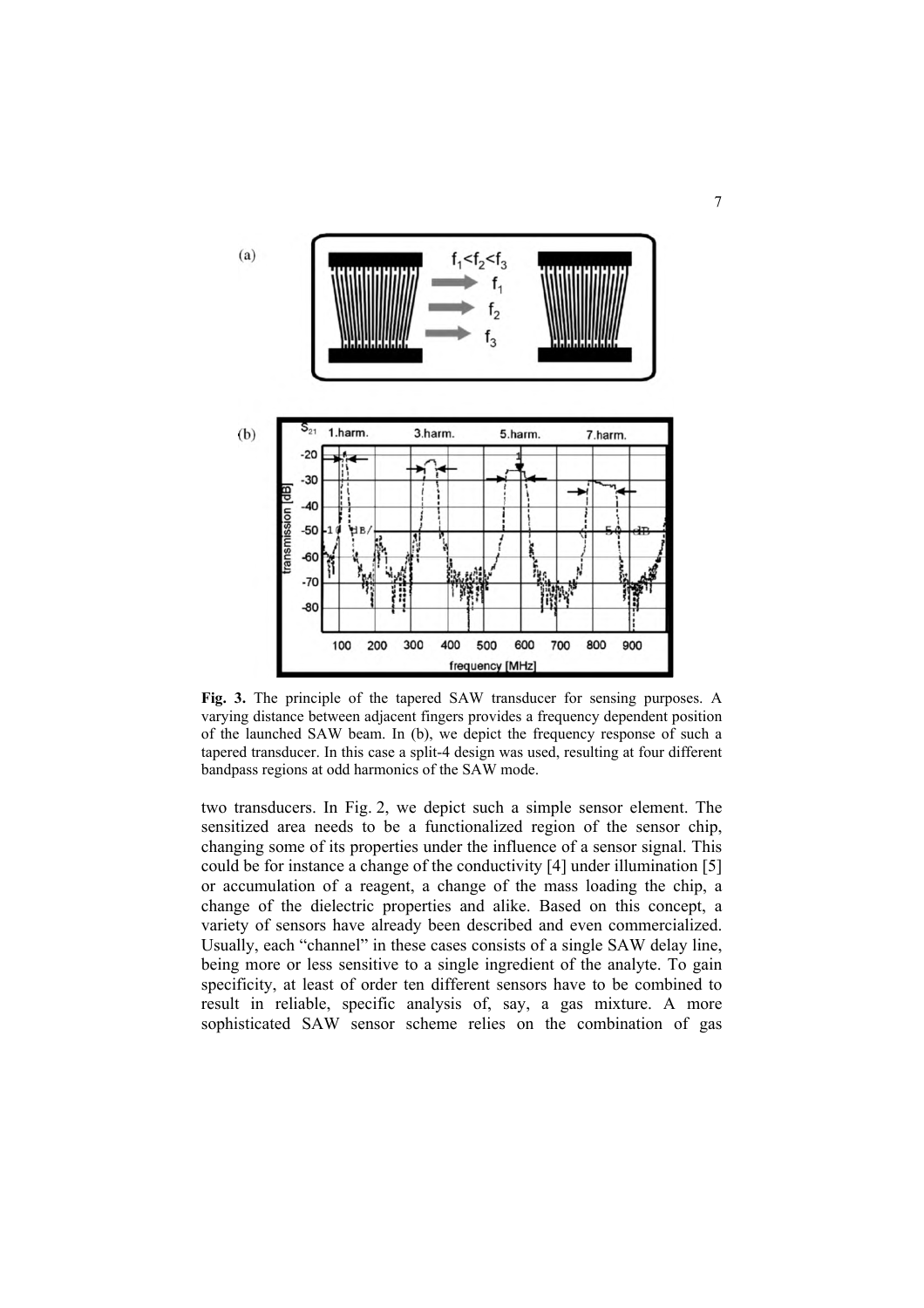chromatography and a mass sensitive SAW delay line [6]. Here, the specificity of the chromatographic process acts as the different "channels". The SAW delay line only detects unspecific mass loading of the different ingredients of the analyte mixture, and the time sequence of the sensor signal results in the specific signal.



reconstructed position of a laser spot on the sample

**Fig. 4.** Spatially resolved perturbation of the electrical boundary conditions for SAW propagation on a semiconductor thin film. In this case, a laser was used to locally excite free carriers in the film which locally altered the sheet conductivity. This local conductivity change can be monitored by the spatially resolved SAW – thin film interaction as described in the text.

Here, we wish to describe a sensor element, which by a special design of the sound transducers allows for the parallel detection of many different ingredients in a gas mixture at the same chip. We therefore use so-called "tapered" transducers, where the applied high frequency signal is converted into a narrow SAW beam, propagating at different sound paths for different frequencies [7]. The basic idea behind such a "tapered transducer" is shown in Fig. 3, where we show a two-dimensional version of our sensor element. Both sets of transducers each define a bandpass filter, as shown in Fig. 3b. Once an external perturbation of the boundary conditions for SAW propagation is present on part of the active sensor area, a signal in either Γ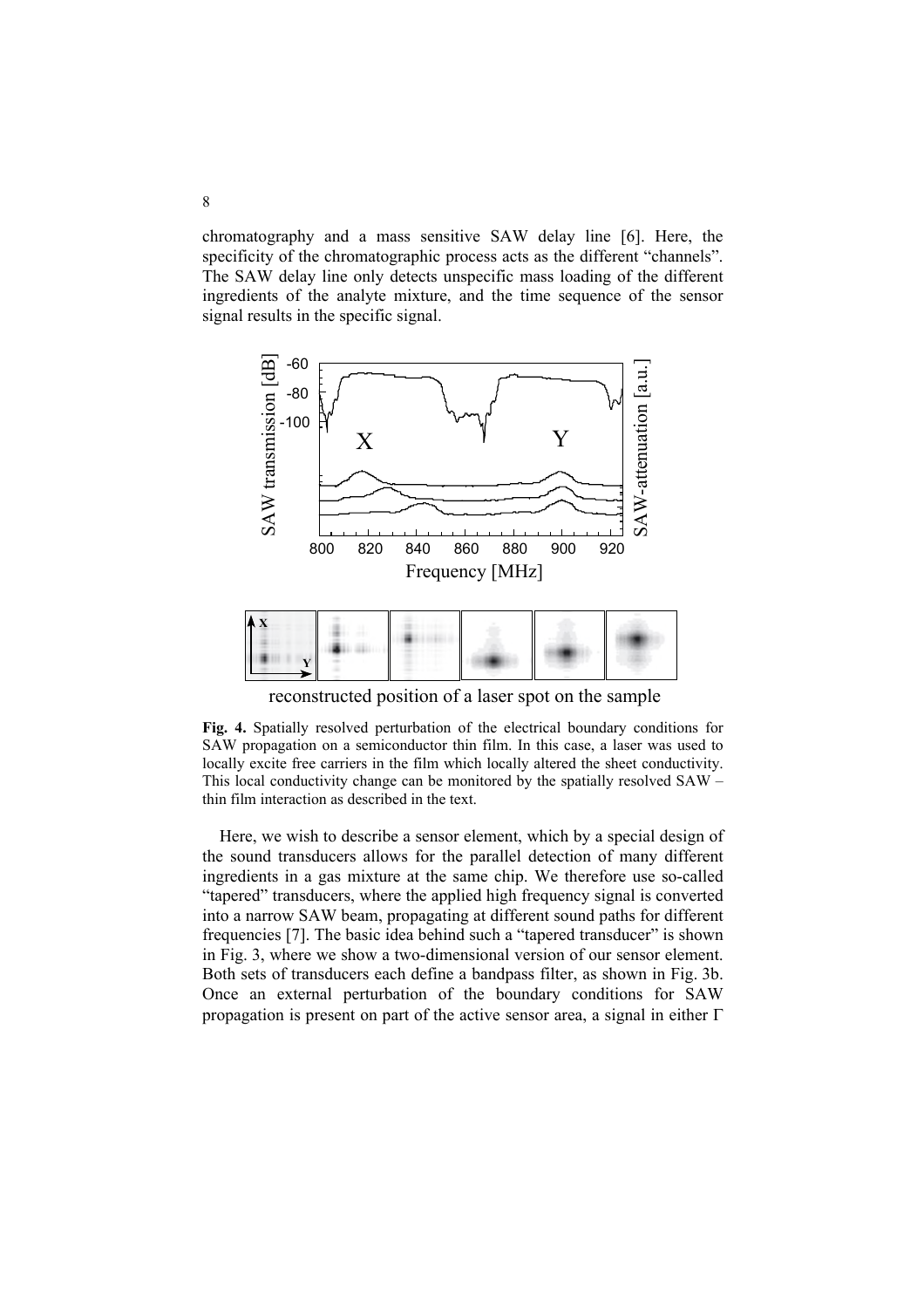$(a)$  $(b)$  $10 \mu m$  $0.0$  $-1.0x10^{-2}$  $-2.0x10$  $\frac{\Phi}{\Phi}$ i-Butan 333 K  $-3.0x10^{-7}$  $-4.0x10^{-2}$  $-20$  $\mathbf 0$ 20 40 60 80 100 120 140 160 time [s]

or  $\Delta v/v_0$  is observed in the respective bandpass, at a specific frequency which can be easily converted into the real space coordinate on the chip.

**Fig. 5.** SEM micrographs of a zeolite thin film (silicatlite-1), deposited on a sensor chip (top). In the bottom picture, we show the sensor response (SAW phase shift) for different i-butane partial pressures in a carrier gas.

To prove the concept of such a sensing element, we depict in Fig. 4 sensor being sensitive to illumination. This is accomplished be depositing a semiconducting thin film on the piezoelectric chip providing the SAW. Illumination creates free electron and holes in the semiconductor layer, thus increasing its conductivity, locally. This change in conductivity returns a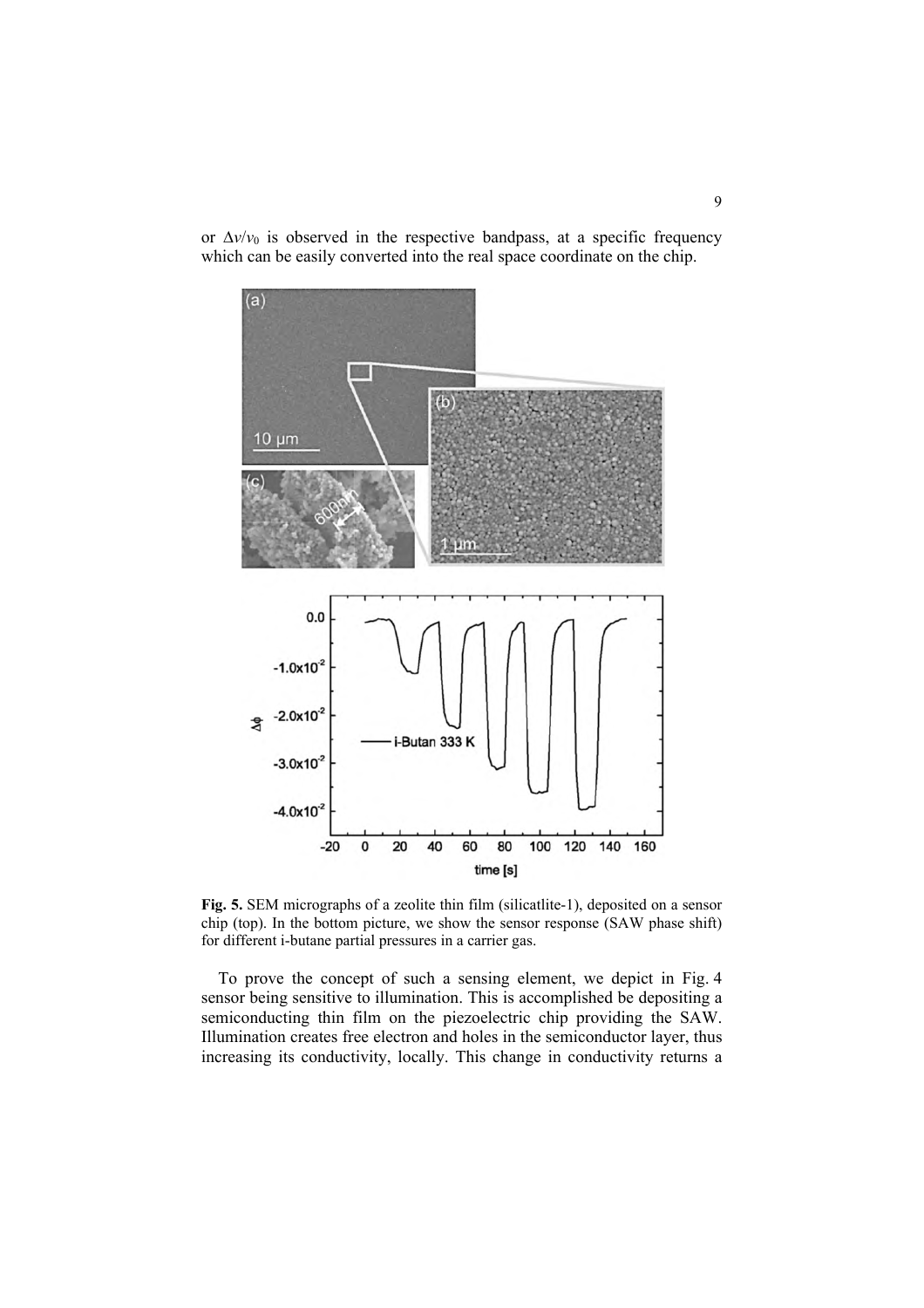to reconstruct the position and intensity of the illuminated pattern on the chip (see Fig. 4). Even complex optical images can be reconstructed this way, by employing a tomographic technique [8]. SAW signal according to eqs. (1), and (2), respectively, which can be used



F**ig. 6.** Sensitivity of eight different functionalized thin films for different gas mixtures. Note that basically each pixel is sensitive to all the three gases, the degree of sensitivity, however, strongly varies [10].

For chemical or biological applications, sensitivity to mass loading is sometimes an appropriate tool to detect specific substances. There are many different approaches for molecular specific capture functionalizations on such sensors [9], all of which have some pros and some cons. The major disadvantage of most of them, however, is the fact that only monolayer mass loading can be detected. Here, we wish to describe a novel type of mass loading functionalization, being molecular specific, and at the same time provide a large mass loading capacity. We functionalize the active surface of our chip by monolayers of nanocrystalline zeolithes with chemically adjustable pore size.

In Fig. 5, we show the micrograph of such a thin zeolite layer used for sensor purposes on our spatially resolving SAW chip. In this case, a silicalite-1 system has been used in which the pore size can be adjusted to a diameter of about 0.55 nm. In the lower panel of the figure, we show the response of the sensor for different butane-1 partial pressure in a carrier gas at room temperature. Many different sensitized functionalized thin films are presently under investigation, according to their specificity with respect to different gases. If such sensor "pixels" are deposited within the active area of a two-dimensional spatially resolving SAW sensor chip with two sets of tapered transducers, like the one described in Fig. 4, a very specific and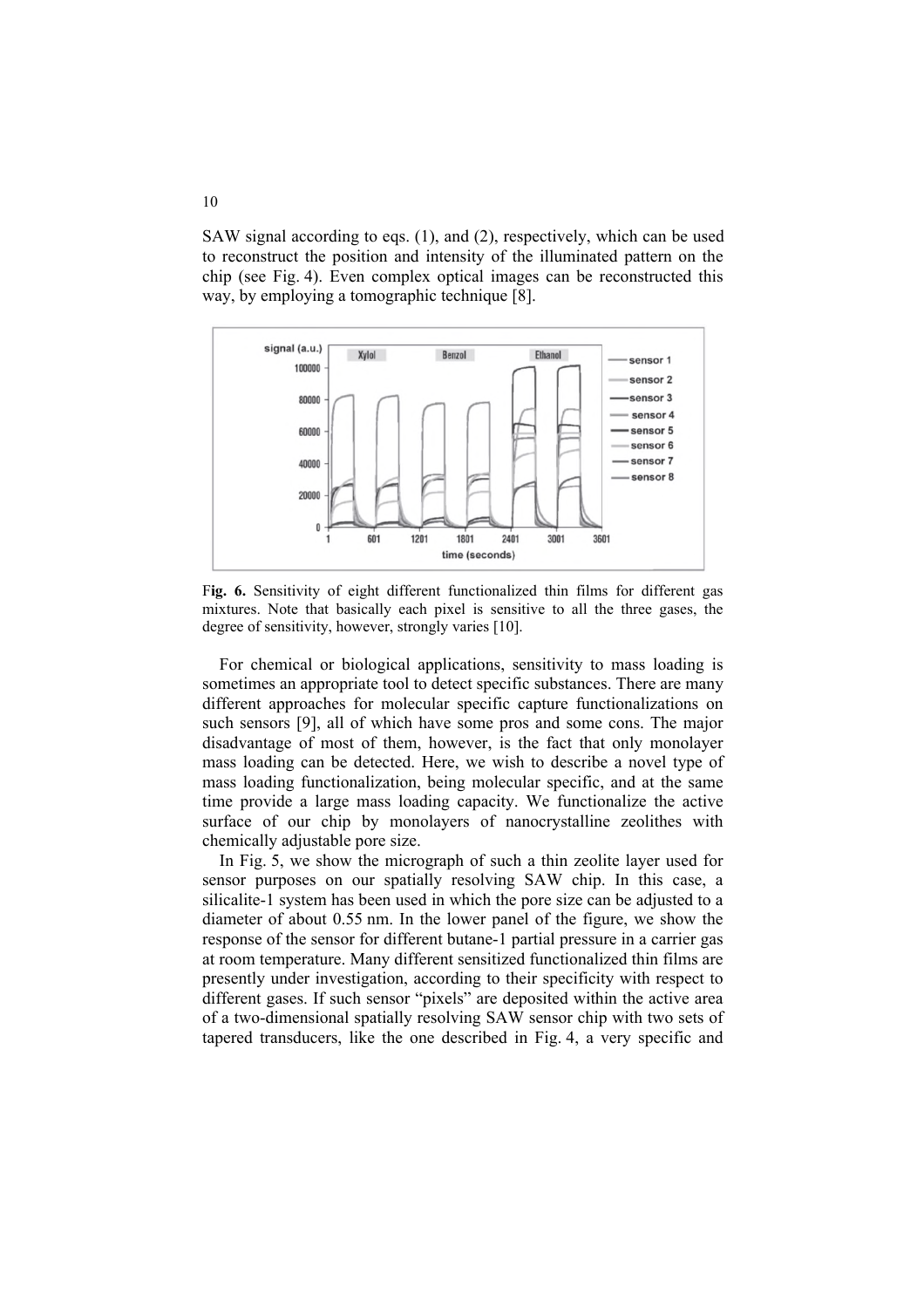highly sensitive sensor for different gas mixtures and/or contents can be devised. For this purpose, an array of differently sensitized pixels (single sensors) is deposited in a checkerboard like manner in between the four senor transducers. The different pixels aught to have a different response for a given gas or gas mixture (see Fig. 6). The spatially resolving SAW chip employing the tapered transducers is the used to read out the accumulated sensor signal for a set of pixels in either a row or a column.



**Fig. 7.** Spatially resolving SAW sensor employing tapered SAW transducers as described in the text. The active area consists of an array of different sensitized pixels, each having a specific response (numbers on squares) to a given reagent. The SAW can read out the accumulated signal  $(\Sigma)$  of, in this case three pixels at a time.

In Fig. 7, we depict the idea of such a sensor chip with many different pixels. Each pixel exhibits a specific sensitivity for a given gas mixture. This sensitivity results in a SAW sensor signal like attenuation and/or phase change. In the figure, we have denoted the sensor signal for a given gas mixture by the numbers superimposed to the pixels. The read-out SAW signal is then given by the accumulated signals for a single row or column, respectively. In the figure, we have denoted these accumulated signals by the sum sign and the arithmetic sum of the different rows and columns.

In Fig. 8, finally, we propose a display technique for such sensors, especially well suited for human inspectors. Humans are very good in pattern recognition, hence we convert the sum signals of figure 7 into a polar diagram, for instance, resulting in an easily recognizable pattern for a given gas mixture. A similar technique had been described in [6]. There, however, a gas chromatograph has been used as a sensor.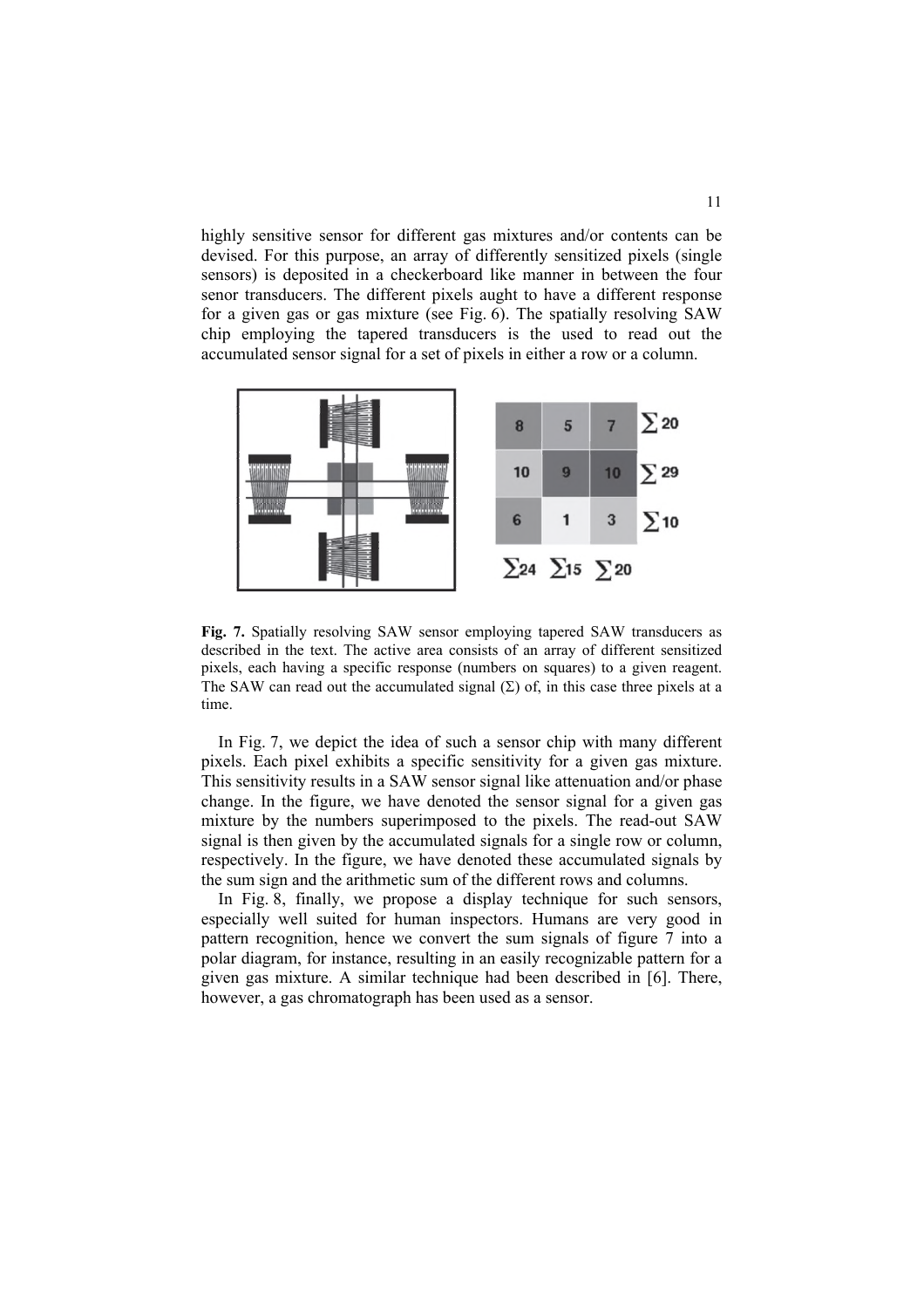

**Fig. 8.** Proposed readout scheme for the sensor depicted in Fig. 7. The accumulated sensor signals (S) are plotted in a polar-type diagram, providing an easily recognizable pattern for a human inspector.

In summary, we have described a highly sensitive sensor scheme for different external parameters. We use surface acoustic waves which can interact with such external parameters, altering the propagation parameters of the SAW. Such parameters may be conductivity changes due to illumination, adsorption, intercalation etc., or more direct measurements like mass loading of the surface. To increase the sensitivity for gas adsorption, we have used functionalized mesoporous zeolite thin films, which can be used as sensor pixels on our chip.

The authors thank T. Bein, and J.P. Kotthaus, CENS, Munich for their continuous support and many useful discussions. Financial support of the Bayerische Forschungsstiftung under the program FORNANO, and support of Advalytix AG, Brunnthal, Germany is gratefully acknowledged.

## **References**

12

- 1. Auld BA (1973) Acoustic Fields and Waves in Solids. VI, John Wiley & Sons, Toronto
- 2. Ingebrigtsen K A (1969). J Appl Phys 40:2681; Ingebrigtsen KA Jr (1970). Appl Phys 41:454
- 3. Farnell GW, Cermak IA, Silvester P, Wang SK (1970). IEEE Transactions on Sonics and Ultrasonics Su27:188
- 4. Wixforth A, Kotthaus JP, Weimann G (1986). Phys Rev Lett 56:2104
- 5. Streibl M, Beil F, Wixforth A, Kadow C, Gossard AC (1999). Proc of IEEE International Ultrasonics Symposium
- 6. Staples EJ (1999) Electronic Nose Simulation of Olfactory Response Containing 500 Orthogonal Sensors in 10 Seconds. Proceedings of the IEEE Ultrasonics Frequency Control and Ferroelectrics Symposium, Lake Tahoe, CA, Oct. 18-21